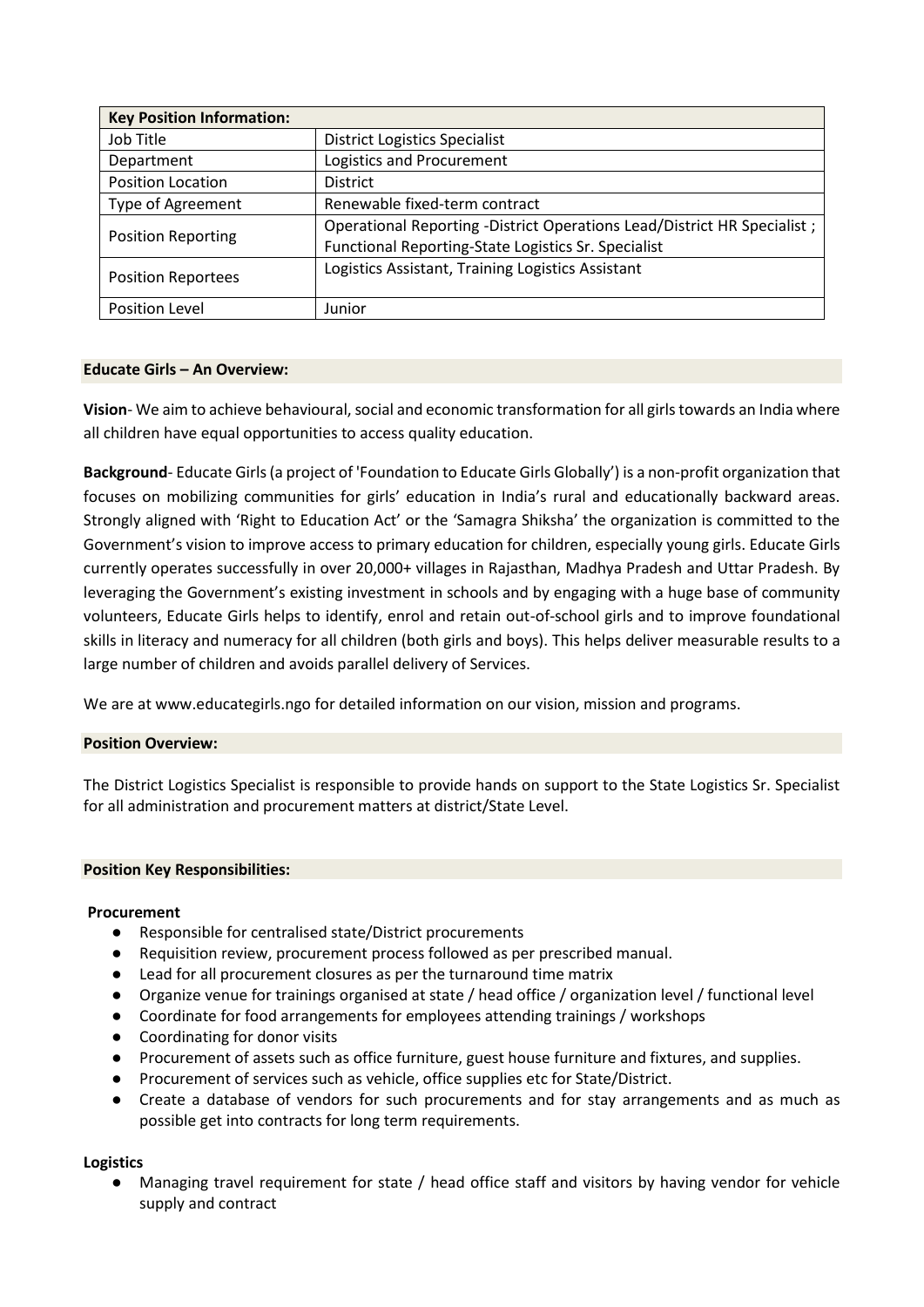- Booking hotels for stay and travel tickets for visitors and state / head office employees
- Warehouse management and delivery till operational locations

# **Office Management**

- Material distributions in field for all districts
- Review of stock inventory of districts falling under specific region and at state level
- Maintain staff movement register and follow up with locations and movement of staff, inform HRO in case of non-adherence**.**

### **Asset Management**

- Maintain the asset register for the district in specified format
- Update the register with new assets
- Work closely with State Logistics Sr. Specialist and Department Heads for disposal of old assets as per financial policy guidelines.
- Manage assets / materials in stock, issue them as per procedure**.**

# **Travel reimbursement of staff**

● Verify the travel reimbursement of state / head office staff with attendance record and certify before approval

### **Information and Data Management**

- Update all MIS and data for all the roles and responsibilities.
- Ensure that all data is maintained as per organization requirement

### **Desired Incumbent Profile:**

**Personality:** Self-driven, result-oriented with a positive outlook and a clear focus on high quality output. Excellent conceptual and analytical skills. Demonstrable ability to think strategically, innovatively and practically to ensure achievement of desired change objectives. Proactive approach to problem-solving with strong decision-making capability. Strong organizational skills that reflect ability to perform and prioritize multiple tasks seamlessly with excellent attention to detail. Very strong interpersonal skills and the ability to build relationships with multiple stakeholders. Empathic communicator, ability to see things from the other person's point of view. Ability to get along with variety of individuals and a team-player. Sufficiently mobile and flexible to manage travel up to 25% of the time at the HO/state/district/village level in programme geographies.

**Work Life Balance:** Must be mature and domestically secure. Able to manage travel without upsetting domestic situations. Able to work extended hours on occasions when required.

**Technology skills:** Must be adept in use of MS Office, particularly Excel and Word, and ideally Access or similar database to basic level, Internet and email. Knowledge of in-house ERP / automation systems**.** Open for learning and adapting to new technologies being introduced in the organization.

# **Specific Job Skills & Values:**

- Substantial experience in all technical areas of logistics operations including procurement, transport/distribution, warehousing and stock management, office and guest house management, fleet management, asset management, communications, and security.
- Ability to develop/implement supply chain to support different types of programs, and coordinating resources to meet the program objectives.
- Ability to manage and supervise others in logistics, including training and capacity building.